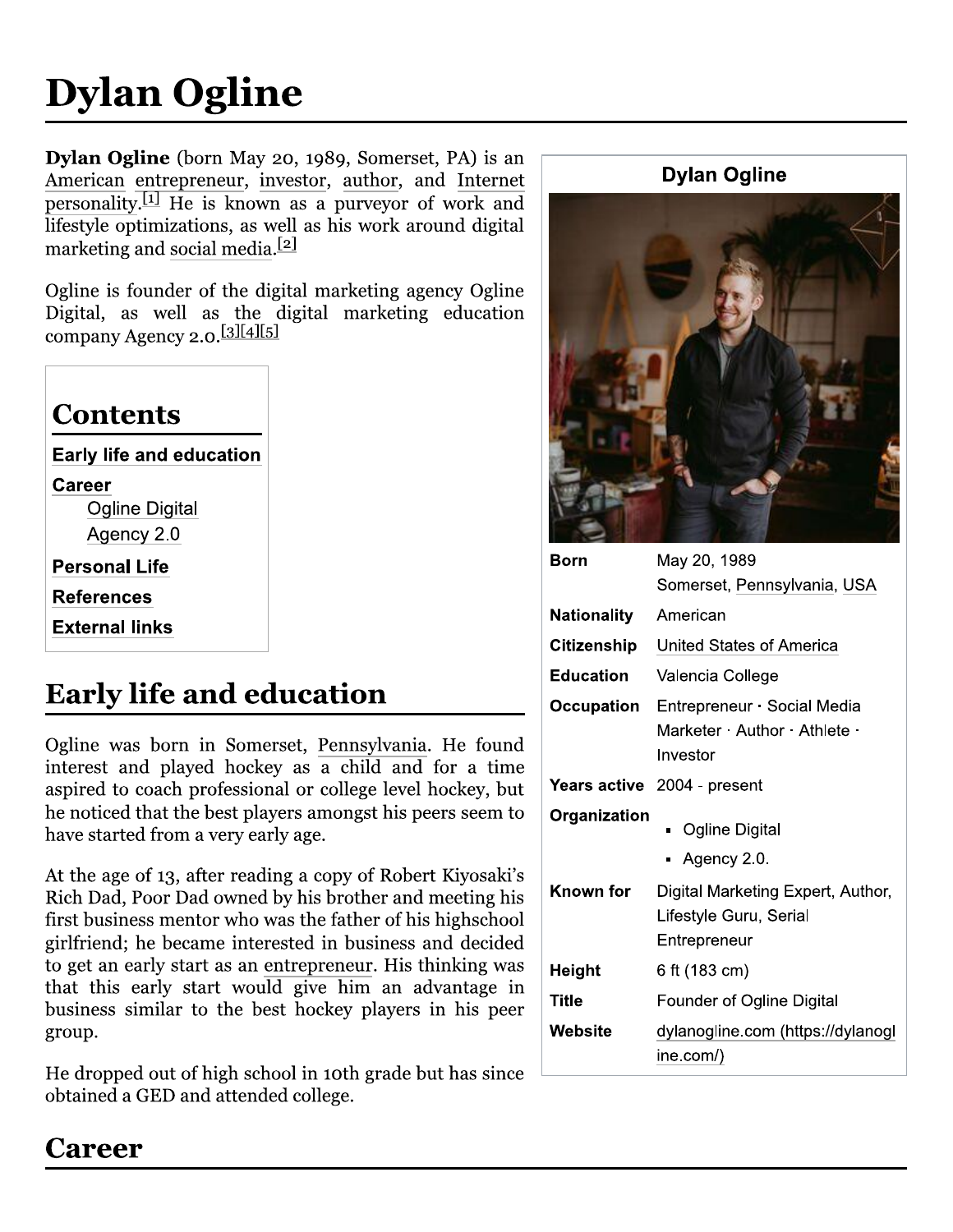Ogline is a serial entrepreneur who has founded over ten companies in his early career. He started his first business at 14. He obtained a wholesale deal with a European manufacturer of high-end mobile smart phones (then a rarity in the US), imported them in bulk, and then sold them on  $e$ Bay.  $[6]$ 

The relative success of this venture helped him convince his parents to let him dropout of high school. He made consistent profit in this business until his credit card processor discovered his age and shut down his merchant account, forcing him to abandon the venture.<sup>[7]</sup>

Ogline struggled to replicate this early success with ventures in web development, eBook publishing, and real estate investment.

#### **Ogline Digital**

In 2017 Ogline cut his many profitless startups and decided to focus on the one thing that was working, a direct-response digital marketing agency, later named Ogline Digital. With twelve employees as of 2022, Ogline Digital has annual revenue over \$1 million.<sup>[8][9]</sup>

#### **Agency 2.0**

In 2020, Ogline founded Agency 2.0, an educational program to teach aspiring entrepreneurs to start their own digital marketing agencies.

# **Personal Life**

Ogline lives in Orlando, FL. inspired by Tim Ferriss and Rolf Potts, he advocates for the "Laptop" Lifestyle."

He identifies as a democratic socialist and strongly supports progressive movements, environmentalism, healthcare as a human right, affordable education, voter rights, and fighting income inequality.

Ogline is a Christian and has spoken about the importance of his faith as well as stoicism in guiding his life. In his spare time he enjoys playing hockey and volunteering for charities focused on animal and wildlife welfare.

### **References**

- 1. "Dylan Ogline is the Digital Marketer to Keep on Your Radar" (https://www.influencive.com/dylan-oglin e-is-the-digital-marketer-to-keep-on-your-radar/). Influencive. 6 October 2020. Retrieved 24 January 2022.
- 2. Johnson, Tina (19 October 2021). "Why Dylan Ogline from Ogline Digital thinks trying to convince people is a terrible idea in digital marketing" (https://themarketingfolks.com/why-dylan-ogline-from-ogl ine-digital-thinks-trying-to-convince-people-is-a-terrible-idea-in-digital-marketing/). The Marketing Folks. Retrieved 24 January 2022.
- 3. Dolan, Maya. "All About Direct Response Advertising With Dylan Ogline" (https://blog.hollywoodbran ded.com/all-about-direct-response-advertising-with-dylan-ogline). blog.hollywoodbranded.com. Retrieved 24 January 2022.
- 4. "Coal Face Stories: Dylan Ogline în Apple Podcasts" (https://podcasts.apple.com/ro/podcast/dylan-o gline/id1532267415?i=1000519778371&l=ro). Apple Podcasts (in română). Retrieved 24 January 2022.